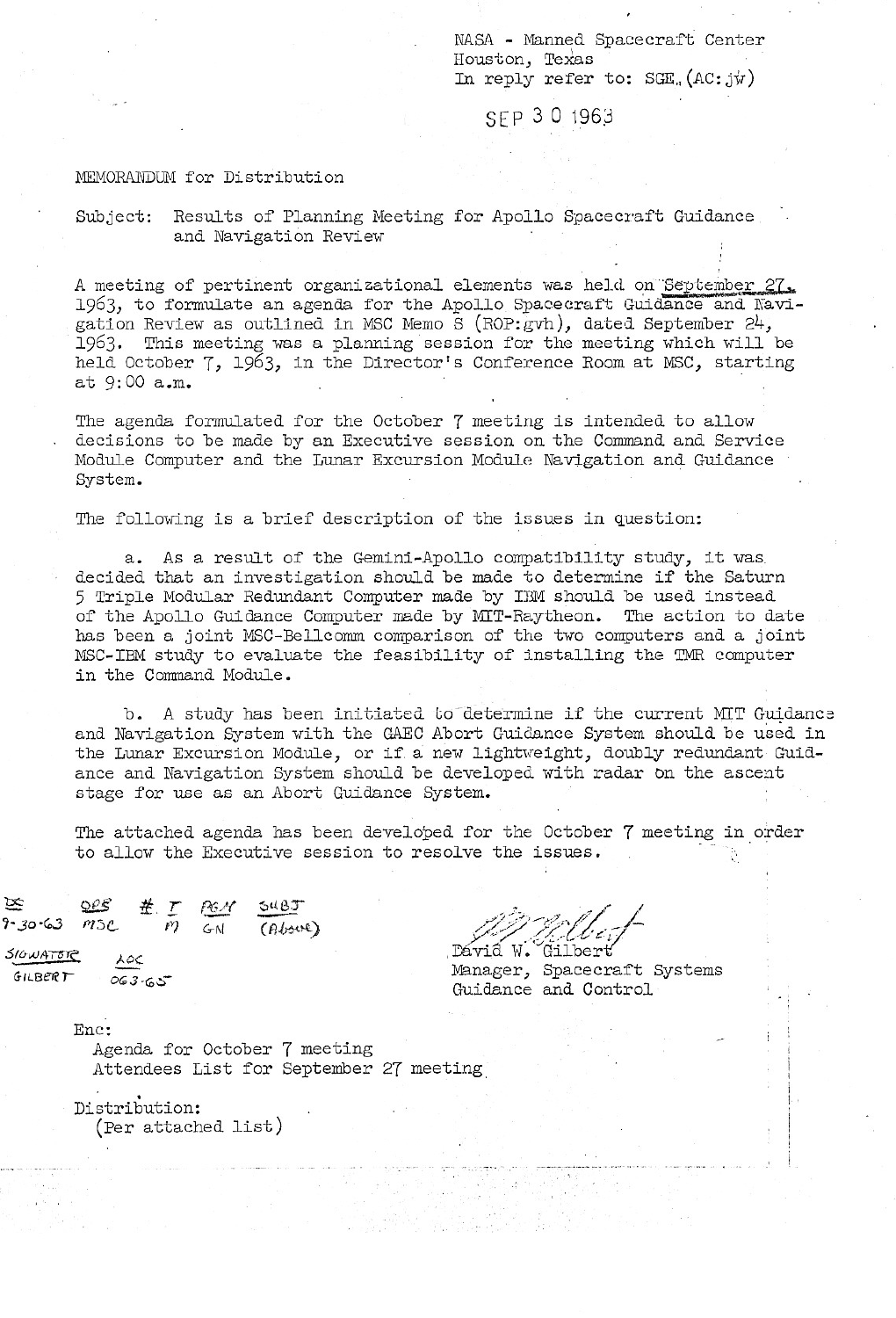|  |  |  |  | Subject: Results of Planning Meeting for Apollo Spacecraft Guidance |  |
|--|--|--|--|---------------------------------------------------------------------|--|
|  |  |  |  |                                                                     |  |

| Distribution:                 |  |                  |  |                          |  |
|-------------------------------|--|------------------|--|--------------------------|--|
| NASA Hq. - MD $(P)$ G. M. Low |  |                  |  |                          |  |
|                               |  |                  |  | MSA J. H. Disher         |  |
|                               |  |                  |  | R. C. Henry              |  |
|                               |  |                  |  | $MD(S)$ J. F. Shea $(5)$ |  |
| $_{\rm D}$ .                  |  |                  |  |                          |  |
| DP                            |  |                  |  |                          |  |
| DO.                           |  |                  |  |                          |  |
| DA                            |  |                  |  |                          |  |
| Е                             |  | - M. A. Faget    |  |                          |  |
| EST                           |  | - R. G. Chilton  |  |                          |  |
| GSM                           |  | - R. R. Carley   |  |                          |  |
| OFC                           |  | - W. J. North    |  |                          |  |
|                               |  | J. Bilodeau      |  |                          |  |
|                               |  | P. Kramer        |  |                          |  |
|                               |  | C. W. Frasier    |  |                          |  |
| OFO                           |  | - C. C. Kraft    |  |                          |  |
| RFS                           |  | - F. J. Bailey   |  |                          |  |
| SL                            |  | - J. L. Decker   |  |                          |  |
| SLE                           |  | - O. G. Maynard  |  |                          |  |
| SS                            |  | - D. M. Hammock  |  |                          |  |
| Ζ                             |  | - J. A. McDivitt |  |                          |  |
|                               |  | D. K. Slayton    |  |                          |  |
| POD                           |  | - G. M. Preston  |  |                          |  |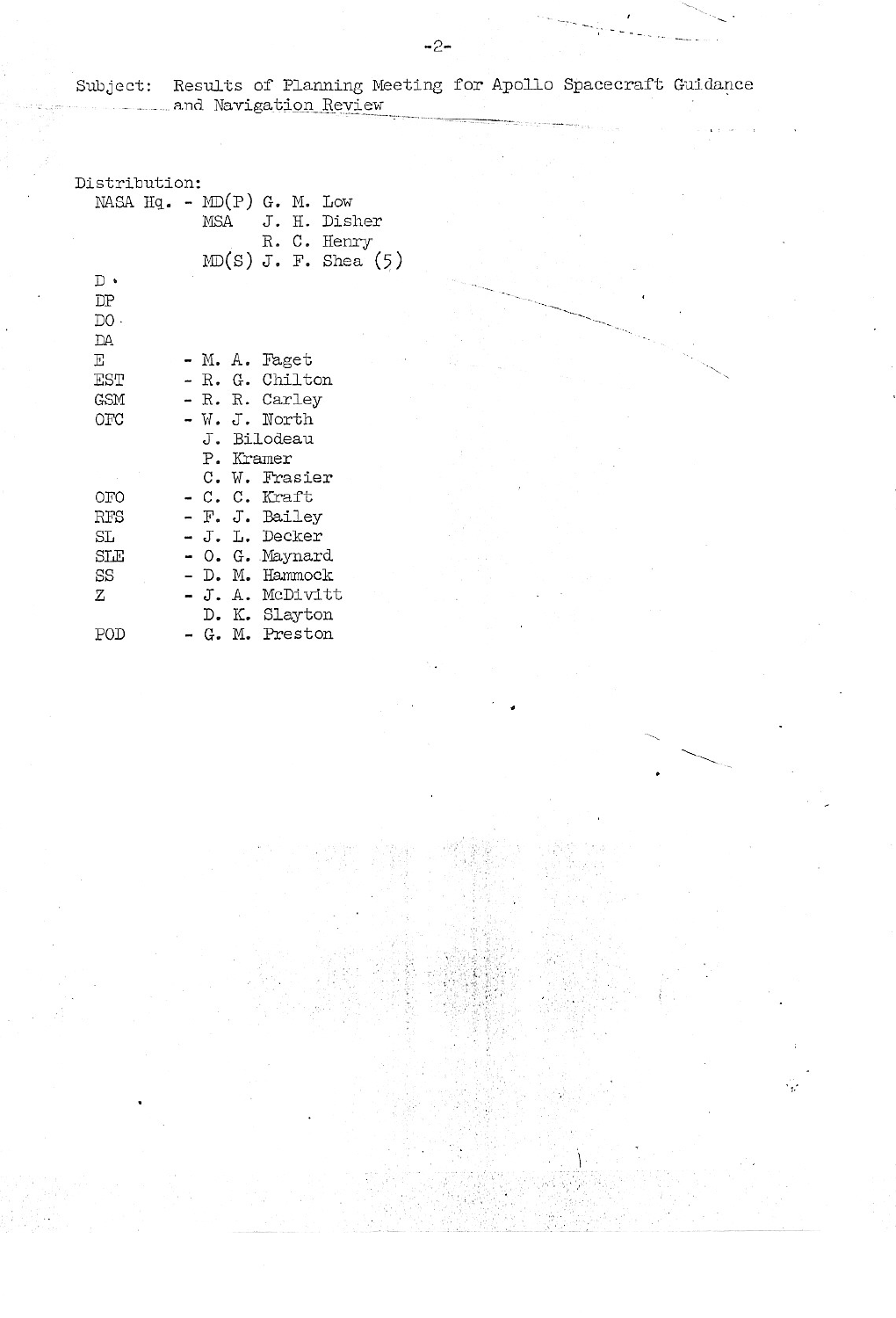# ACENDA FOR REVIEW OF

APOLLO SPACECRAFT GUIDANCE AND NAVIGATION

SYSTEM, October 7, 1963

MSC

| Time<br>(minutes) | Presentation<br>Ъy  |                                                        |
|-------------------|---------------------|--------------------------------------------------------|
| 15                |                     | D. Gilbert, ASPO 'I. Introduction - (Present System)   |
|                   |                     | A. System Description                                  |
|                   |                     | B. System Development Status                           |
|                   |                     | C. System Requirements                                 |
|                   |                     | II. Description of Issues to be Resolved               |
|                   |                     | A. TMR Computer vs MIT Computer                        |
| 5                 | D. Gilbert, ASPO    | 1. Present Status of Studies                           |
| 15                | I. Nehama, Bellcomm | - 2. Triple Modular Redundancy Computer Descriptions   |
| 10                | D. Gilbert, ASPO    | 3. Apollo Guidance Computer                            |
| 10                | R. Chilton, EST     | 4. Status Report of IBM Study                          |
| 10                | D. Gilbert, ASPO    | 5. Program Impact                                      |
| 5                 | D. Gilbert, ASPO    | 6. Summation                                           |
| 15                |                     | 7. Discussion                                          |
|                   |                     | B. LEM G&N Configuration                               |
| 5                 | D. Gilbert, ASPO    | 1. Present System                                      |
| ΊO                | P. Kramer, OFC      | 2. Use of Lunar Landing Radar on Ascent Stage          |
| 5                 | W. North, OFC       | 3. Operational Consideration Ground Rules              |
| 15                | J. Decker, ASPO     | 4. Total LEM weight and reliability considera-<br>tion |
| 20                | C. Frasier, OFC     | 5. Proposed new LEM Guidance Configuration             |
| 15                | C. Moster, Bellcomm | 6. Results of Bellcomm study .                         |
| 20                | D. Gilbert, ASPO    | 7. Management, Cost and Schedule Impact                |
| 5                 | D. Gilbert, ASPO    | 8. Summation                                           |
|                   |                     |                                                        |